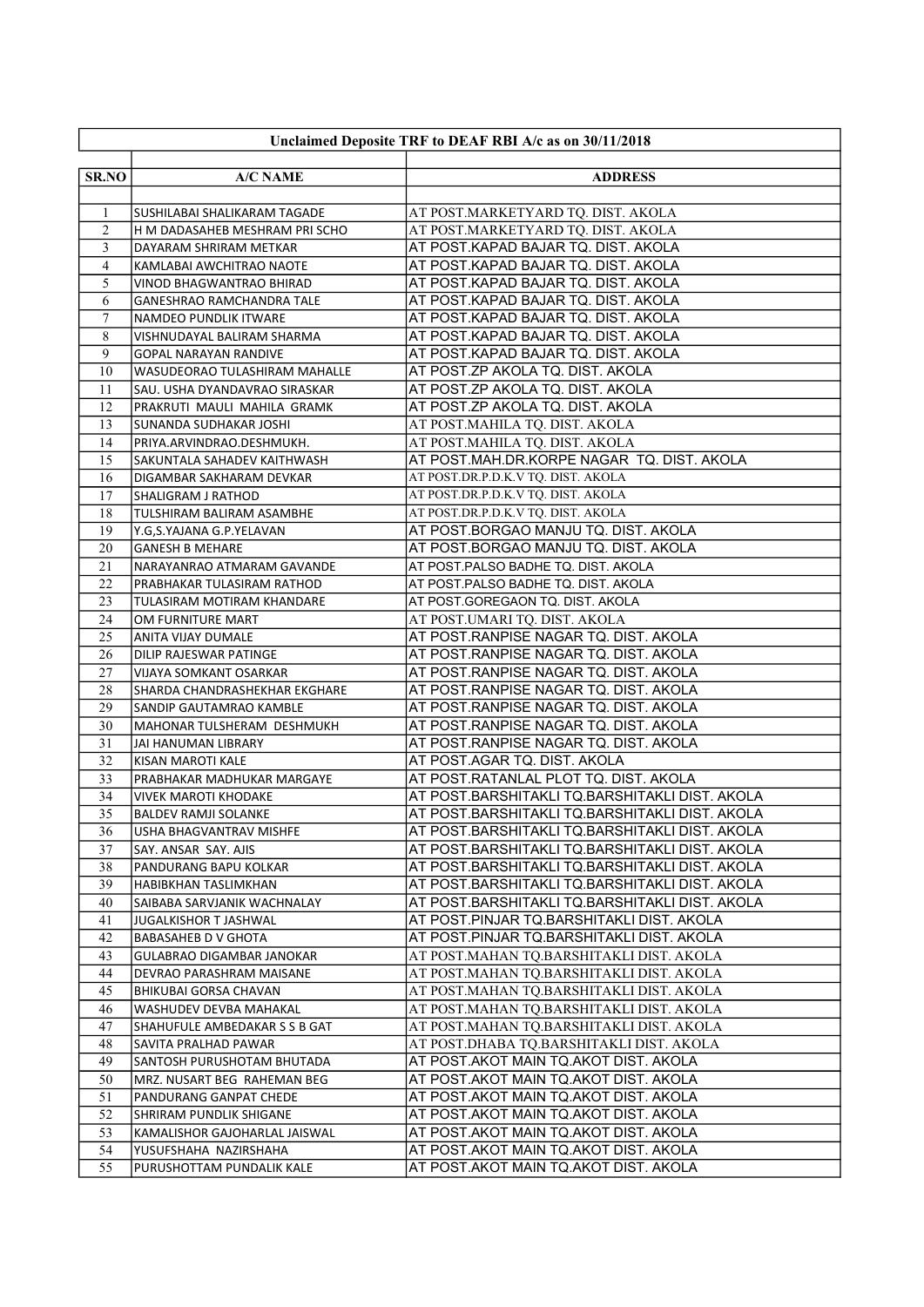| AT POST.AKOT MAIN TQ.AKOT DIST. AKOLA<br>57<br>MANIKRAO RAJARAM GAYKVAD<br>58<br>AT POST.AKOT MAIN TQ.AKOT DIST. AKOLA<br>MHADEV JAYARAM VANKHADE<br>AT POST.AKOT MAIN TQ.AKOT DIST. AKOLA<br>59<br>SAYYAD TASVARALI SAYYAD AYYUM<br>AT POST.AKOT MAIN TQ.AKOT DIST. AKOLA<br>60<br>BALKRUSHNA DOULAT PILATTAR<br>AT POST.AKOT MAIN TQ.AKOT DIST. AKOLA<br>61<br>USHABAI SEVAKRAM KHADASANE<br>AT POST.AKOT MAIN TQ.AKOT DIST. AKOLA<br>62<br>MANIKRAO YASHVANTRAO MENDHE<br>AT POST.AKOT MAIN TQ.AKOT DIST. AKOLA<br>63<br>MOHAM.MHADI.MADARSA AKOT<br>AT POST.AKOT MAIN TQ.AKOT DIST. AKOLA<br>64<br>Z.P.URADU.SHALA.AKOLE.JA.<br>AT POST.AKOT CITY TQ.AKOT DIST. AKOLA<br>SUBHASH SHRIRAM HINGHNKAR<br>65<br>AT POST.AKOT CITY TQ.AKOT DIST. AKOLA<br>66<br>A.LATIF SK. ISMAIL<br>67<br>AT POST.AKOT CITY TQ.AKOT DIST. AKOLA<br>KRUSHNA P ADHAU<br>AT POST.AKOT CITY TQ.AKOT DIST. AKOLA<br>68<br>JAGDEV G KHANDARE<br>69<br>AT POST.AKOT NARSINGH MANDIR TQ.AKOT DIST. AKOLA<br>PANDIT LAXMANRAO GAWANDE<br>AT POST.CHOHHATA BAZAR TQ.AKOT DIST. AKOLA<br>70<br>BANUBAI BABANRAO KHOTARE<br>71<br>AT POST.CHOHHATA BAZAR TQ.AKOT DIST. AKOLA<br>DENESH GANGARAM NANDANE<br>AT POST. WARUL JAULKA TQ. AKOT DIST. AKOLA<br>72<br>USHA SURESH ATHWALE<br>AT POST.MUNDGAON TQ.AKOT DIST. AKOLA<br>73<br>MAHADEO NAMDEO DAHIBHAN<br>AT POST.MUNDGAON TQ.AKOT DIST. AKOLA<br>74<br>PRABHAKAR VISHVANATH FUSE<br>AT POST.TELHARA MAIN TQ.TELHARA DIST. AKOLA<br>75<br>TULSIRAM BAPUNA JAUNJAL<br>76<br>AT POST.TELHARA MAIN TQ.TELHARA DIST. AKOLA<br>RAJARAM BALIRAM NASAY<br>77<br>AT POST.TELHARA MAIN TQ.TELHARA DIST. AKOLA<br>AJABRAO GOVINDA DAHI<br>78<br>AT POST.TELHARA MAIN TQ.TELHARA DIST. AKOLA<br>RUKHMA UDDHAV DHOLE<br>AT POST.TELHARA MAIN TQ.TELHARA DIST. AKOLA<br>79<br>N. B. MOHOD<br>AT POST.TELHARA MAIN TQ.TELHARA DIST. AKOLA<br>80<br>SUNIL NARAYANRAO DESHMUKH<br>AT POST.TELHARA MAIN TQ.TELHARA DIST. AKOLA<br>81<br>SHANTABAI TUKARAM WADTKAR<br>82<br>AT POST.TELHARA MAIN TQ.TELHARA DIST. AKOLA<br>SHRIKRUSHNA DINKAR KAKAD<br>AT POST.HIWARKHED TQ.TELHARA DIST. AKOLA<br>83<br>PALLAVI AMBADAS DHOK<br>84<br>AT POST.HIWARKHED TQ.TELHARA DIST. AKOLA<br>SAVITA ANIL BENDARKAR<br>85<br>AT POST.PATHARDI TQ.TELHARA DIST. AKOLA<br><b>GOPAL BHAGVANT CHAVAN</b><br>AT POST AADSUL TO TELHARA DIST. AKOLA<br>86<br>MAJAR BEG MUJAFAR BEG<br>87<br>AT POST.ADGAON TQ.TELHARA DIST. AKOLA<br>JAGDEV RAJARAM WANKHADE<br>88<br>AT POST.BALAPUR TQ.BALAPUR DIST. AKOLA<br>ANNPURNA SHRIHDAR RAUT<br>89<br>AT POST.BALAPUR TQ.BALAPUR DIST. AKOLA<br>MANOHAR RAMKRUSHNA MUNDE<br>AT POST.BALAPUR TQ.BALAPUR DIST. AKOLA<br>90<br><b>GANPAT MUKINDA WANKHADE</b><br>91<br>AT POST.BALAPUR TQ.BALAPUR DIST. AKOLA<br>MANJURABAI MAHADEO HIRALKAR<br>AT POST.BALAPUR TQ.BALAPUR DIST. AKOLA<br>92<br>MEHMUD KHA SAHEBKHA<br>AT POST.BALAPUR TQ.BALAPUR DIST. AKOLA<br>93<br>PUTLIBI YUSUF KHA<br>AT POST.BALAPUR TQ.BALAPUR DIST. AKOLA<br>94<br>MATOSHRI SETKARI BACHAT<br>JANATA SWAYAM SAHAYTA BACHAT G<br>AT POST.BALAPUR TQ.BALAPUR DIST. AKOLA<br>95<br>96<br>AT POST.WADEGAON TQ.BALAPUR DIST. AKOLA<br>DINKAR MOTIRAM MANKAR<br>97<br>AT POST.WADEGAON TQ.BALAPUR DIST. AKOLA<br>VAMAN BANSING UJADE<br>98<br>AT POST.WADEGAON TQ.BALAPUR DIST. AKOLA<br>RAMA GANAPAT MFARAWADEE<br>99<br>AT POST.WADEGAON TQ.BALAPUR DIST. AKOLA<br>SANJAY RAMBHAU KANVID<br>100<br>AT POST.WADEGAON TQ.BALAPUR DIST. AKOLA<br>TULSHIRAM BPUNA DUTONDE<br>AT POST.NIMBA TQ.BALAPUR DIST. AKOLA<br>101<br>PREMKUMAR R AVCHAR<br>AT POST.NIMBA TQ.BALAPUR DIST. AKOLA<br>102<br>BODHISATVA BAHU KRI V SHIK NIM<br>AT POST.HATRUN TQ.BALAPUR DIST. AKOLA<br>103<br>ABBAS KHA BISMILLA KHA<br>104<br>AT POST.HATRUN TQ.BALAPUR DIST. AKOLA<br>NAJIRABI J.JABIR<br>105<br>AT POST.HATRUN TO.BALAPUR DIST. AKOLA<br>RAVINDRA JANARDHAN GHANGALE<br>106<br>DAWADA PITA CHAVAN<br>AT POST.PATUR TQ.PATUR DIST. AKOLA<br>107<br>AT POST.PATUR TQ.PATUR DIST. AKOLA<br>SHIVHARI SHRIKRUSHANA DIWANE<br>AT POST.PATUR TQ.PATUR DIST. AKOLA<br>108<br>GAT.VI.A.P S.SA.G.P D.V.SU.YO<br>109<br>AT POST.PATUR TQ.PATUR DIST. AKOLA<br>KIRDANA SHETKARI BACHAT GAT<br>AT POST.PATUR TQ.PATUR DIST. AKOLA<br>110<br>SWALAMBI SET BCA GAT BHANDARAJ<br>AT POST.AALEGAO TQ.PATUR DIST. AKOLA<br>111<br>S. A. KRU SEVA KENDRA PIMPARD<br>AT POST.AALEGAO TQ.PATUR DIST. AKOLA<br>112<br>NAMDEV GGANPAT MAIGHANE<br>113<br>GAYABAI SHIVRAM ZODPE<br>AT POST. VIWARA BABHULGAON TO PATUR DIST. AKOLA<br>114<br>AT POST.MURTIZAPUR MAIN TQ.MURTIZAPUR DIST. AKOLA<br>PUSHPA NARENDRA DESHMUKH | 56 | <b>SUNIL BALKRUSHNA CHORE</b> | AT POST.AKOT MAIN TQ.AKOT DIST. AKOLA |
|-------------------------------------------------------------------------------------------------------------------------------------------------------------------------------------------------------------------------------------------------------------------------------------------------------------------------------------------------------------------------------------------------------------------------------------------------------------------------------------------------------------------------------------------------------------------------------------------------------------------------------------------------------------------------------------------------------------------------------------------------------------------------------------------------------------------------------------------------------------------------------------------------------------------------------------------------------------------------------------------------------------------------------------------------------------------------------------------------------------------------------------------------------------------------------------------------------------------------------------------------------------------------------------------------------------------------------------------------------------------------------------------------------------------------------------------------------------------------------------------------------------------------------------------------------------------------------------------------------------------------------------------------------------------------------------------------------------------------------------------------------------------------------------------------------------------------------------------------------------------------------------------------------------------------------------------------------------------------------------------------------------------------------------------------------------------------------------------------------------------------------------------------------------------------------------------------------------------------------------------------------------------------------------------------------------------------------------------------------------------------------------------------------------------------------------------------------------------------------------------------------------------------------------------------------------------------------------------------------------------------------------------------------------------------------------------------------------------------------------------------------------------------------------------------------------------------------------------------------------------------------------------------------------------------------------------------------------------------------------------------------------------------------------------------------------------------------------------------------------------------------------------------------------------------------------------------------------------------------------------------------------------------------------------------------------------------------------------------------------------------------------------------------------------------------------------------------------------------------------------------------------------------------------------------------------------------------------------------------------------------------------------------------------------------------------------------------------------------------------------------------------------------------------------------------------------------------------------------------------------------------------------------------------------------------------------------------------------------------------------------------------------------------------------------------------------------------------------------------------------------------------------------------------------------------------------------------------------------------------------------------------------------------------------------------------------------------------------------------------------------------------------------------------------------------------------------------------------------------------------------------------------------------------------------------------------------------------------|----|-------------------------------|---------------------------------------|
|                                                                                                                                                                                                                                                                                                                                                                                                                                                                                                                                                                                                                                                                                                                                                                                                                                                                                                                                                                                                                                                                                                                                                                                                                                                                                                                                                                                                                                                                                                                                                                                                                                                                                                                                                                                                                                                                                                                                                                                                                                                                                                                                                                                                                                                                                                                                                                                                                                                                                                                                                                                                                                                                                                                                                                                                                                                                                                                                                                                                                                                                                                                                                                                                                                                                                                                                                                                                                                                                                                                                                                                                                                                                                                                                                                                                                                                                                                                                                                                                                                                                                                                                                                                                                                                                                                                                                                                                                                                                                                                                                                                           |    |                               |                                       |
|                                                                                                                                                                                                                                                                                                                                                                                                                                                                                                                                                                                                                                                                                                                                                                                                                                                                                                                                                                                                                                                                                                                                                                                                                                                                                                                                                                                                                                                                                                                                                                                                                                                                                                                                                                                                                                                                                                                                                                                                                                                                                                                                                                                                                                                                                                                                                                                                                                                                                                                                                                                                                                                                                                                                                                                                                                                                                                                                                                                                                                                                                                                                                                                                                                                                                                                                                                                                                                                                                                                                                                                                                                                                                                                                                                                                                                                                                                                                                                                                                                                                                                                                                                                                                                                                                                                                                                                                                                                                                                                                                                                           |    |                               |                                       |
|                                                                                                                                                                                                                                                                                                                                                                                                                                                                                                                                                                                                                                                                                                                                                                                                                                                                                                                                                                                                                                                                                                                                                                                                                                                                                                                                                                                                                                                                                                                                                                                                                                                                                                                                                                                                                                                                                                                                                                                                                                                                                                                                                                                                                                                                                                                                                                                                                                                                                                                                                                                                                                                                                                                                                                                                                                                                                                                                                                                                                                                                                                                                                                                                                                                                                                                                                                                                                                                                                                                                                                                                                                                                                                                                                                                                                                                                                                                                                                                                                                                                                                                                                                                                                                                                                                                                                                                                                                                                                                                                                                                           |    |                               |                                       |
|                                                                                                                                                                                                                                                                                                                                                                                                                                                                                                                                                                                                                                                                                                                                                                                                                                                                                                                                                                                                                                                                                                                                                                                                                                                                                                                                                                                                                                                                                                                                                                                                                                                                                                                                                                                                                                                                                                                                                                                                                                                                                                                                                                                                                                                                                                                                                                                                                                                                                                                                                                                                                                                                                                                                                                                                                                                                                                                                                                                                                                                                                                                                                                                                                                                                                                                                                                                                                                                                                                                                                                                                                                                                                                                                                                                                                                                                                                                                                                                                                                                                                                                                                                                                                                                                                                                                                                                                                                                                                                                                                                                           |    |                               |                                       |
|                                                                                                                                                                                                                                                                                                                                                                                                                                                                                                                                                                                                                                                                                                                                                                                                                                                                                                                                                                                                                                                                                                                                                                                                                                                                                                                                                                                                                                                                                                                                                                                                                                                                                                                                                                                                                                                                                                                                                                                                                                                                                                                                                                                                                                                                                                                                                                                                                                                                                                                                                                                                                                                                                                                                                                                                                                                                                                                                                                                                                                                                                                                                                                                                                                                                                                                                                                                                                                                                                                                                                                                                                                                                                                                                                                                                                                                                                                                                                                                                                                                                                                                                                                                                                                                                                                                                                                                                                                                                                                                                                                                           |    |                               |                                       |
|                                                                                                                                                                                                                                                                                                                                                                                                                                                                                                                                                                                                                                                                                                                                                                                                                                                                                                                                                                                                                                                                                                                                                                                                                                                                                                                                                                                                                                                                                                                                                                                                                                                                                                                                                                                                                                                                                                                                                                                                                                                                                                                                                                                                                                                                                                                                                                                                                                                                                                                                                                                                                                                                                                                                                                                                                                                                                                                                                                                                                                                                                                                                                                                                                                                                                                                                                                                                                                                                                                                                                                                                                                                                                                                                                                                                                                                                                                                                                                                                                                                                                                                                                                                                                                                                                                                                                                                                                                                                                                                                                                                           |    |                               |                                       |
|                                                                                                                                                                                                                                                                                                                                                                                                                                                                                                                                                                                                                                                                                                                                                                                                                                                                                                                                                                                                                                                                                                                                                                                                                                                                                                                                                                                                                                                                                                                                                                                                                                                                                                                                                                                                                                                                                                                                                                                                                                                                                                                                                                                                                                                                                                                                                                                                                                                                                                                                                                                                                                                                                                                                                                                                                                                                                                                                                                                                                                                                                                                                                                                                                                                                                                                                                                                                                                                                                                                                                                                                                                                                                                                                                                                                                                                                                                                                                                                                                                                                                                                                                                                                                                                                                                                                                                                                                                                                                                                                                                                           |    |                               |                                       |
|                                                                                                                                                                                                                                                                                                                                                                                                                                                                                                                                                                                                                                                                                                                                                                                                                                                                                                                                                                                                                                                                                                                                                                                                                                                                                                                                                                                                                                                                                                                                                                                                                                                                                                                                                                                                                                                                                                                                                                                                                                                                                                                                                                                                                                                                                                                                                                                                                                                                                                                                                                                                                                                                                                                                                                                                                                                                                                                                                                                                                                                                                                                                                                                                                                                                                                                                                                                                                                                                                                                                                                                                                                                                                                                                                                                                                                                                                                                                                                                                                                                                                                                                                                                                                                                                                                                                                                                                                                                                                                                                                                                           |    |                               |                                       |
|                                                                                                                                                                                                                                                                                                                                                                                                                                                                                                                                                                                                                                                                                                                                                                                                                                                                                                                                                                                                                                                                                                                                                                                                                                                                                                                                                                                                                                                                                                                                                                                                                                                                                                                                                                                                                                                                                                                                                                                                                                                                                                                                                                                                                                                                                                                                                                                                                                                                                                                                                                                                                                                                                                                                                                                                                                                                                                                                                                                                                                                                                                                                                                                                                                                                                                                                                                                                                                                                                                                                                                                                                                                                                                                                                                                                                                                                                                                                                                                                                                                                                                                                                                                                                                                                                                                                                                                                                                                                                                                                                                                           |    |                               |                                       |
|                                                                                                                                                                                                                                                                                                                                                                                                                                                                                                                                                                                                                                                                                                                                                                                                                                                                                                                                                                                                                                                                                                                                                                                                                                                                                                                                                                                                                                                                                                                                                                                                                                                                                                                                                                                                                                                                                                                                                                                                                                                                                                                                                                                                                                                                                                                                                                                                                                                                                                                                                                                                                                                                                                                                                                                                                                                                                                                                                                                                                                                                                                                                                                                                                                                                                                                                                                                                                                                                                                                                                                                                                                                                                                                                                                                                                                                                                                                                                                                                                                                                                                                                                                                                                                                                                                                                                                                                                                                                                                                                                                                           |    |                               |                                       |
|                                                                                                                                                                                                                                                                                                                                                                                                                                                                                                                                                                                                                                                                                                                                                                                                                                                                                                                                                                                                                                                                                                                                                                                                                                                                                                                                                                                                                                                                                                                                                                                                                                                                                                                                                                                                                                                                                                                                                                                                                                                                                                                                                                                                                                                                                                                                                                                                                                                                                                                                                                                                                                                                                                                                                                                                                                                                                                                                                                                                                                                                                                                                                                                                                                                                                                                                                                                                                                                                                                                                                                                                                                                                                                                                                                                                                                                                                                                                                                                                                                                                                                                                                                                                                                                                                                                                                                                                                                                                                                                                                                                           |    |                               |                                       |
|                                                                                                                                                                                                                                                                                                                                                                                                                                                                                                                                                                                                                                                                                                                                                                                                                                                                                                                                                                                                                                                                                                                                                                                                                                                                                                                                                                                                                                                                                                                                                                                                                                                                                                                                                                                                                                                                                                                                                                                                                                                                                                                                                                                                                                                                                                                                                                                                                                                                                                                                                                                                                                                                                                                                                                                                                                                                                                                                                                                                                                                                                                                                                                                                                                                                                                                                                                                                                                                                                                                                                                                                                                                                                                                                                                                                                                                                                                                                                                                                                                                                                                                                                                                                                                                                                                                                                                                                                                                                                                                                                                                           |    |                               |                                       |
|                                                                                                                                                                                                                                                                                                                                                                                                                                                                                                                                                                                                                                                                                                                                                                                                                                                                                                                                                                                                                                                                                                                                                                                                                                                                                                                                                                                                                                                                                                                                                                                                                                                                                                                                                                                                                                                                                                                                                                                                                                                                                                                                                                                                                                                                                                                                                                                                                                                                                                                                                                                                                                                                                                                                                                                                                                                                                                                                                                                                                                                                                                                                                                                                                                                                                                                                                                                                                                                                                                                                                                                                                                                                                                                                                                                                                                                                                                                                                                                                                                                                                                                                                                                                                                                                                                                                                                                                                                                                                                                                                                                           |    |                               |                                       |
|                                                                                                                                                                                                                                                                                                                                                                                                                                                                                                                                                                                                                                                                                                                                                                                                                                                                                                                                                                                                                                                                                                                                                                                                                                                                                                                                                                                                                                                                                                                                                                                                                                                                                                                                                                                                                                                                                                                                                                                                                                                                                                                                                                                                                                                                                                                                                                                                                                                                                                                                                                                                                                                                                                                                                                                                                                                                                                                                                                                                                                                                                                                                                                                                                                                                                                                                                                                                                                                                                                                                                                                                                                                                                                                                                                                                                                                                                                                                                                                                                                                                                                                                                                                                                                                                                                                                                                                                                                                                                                                                                                                           |    |                               |                                       |
|                                                                                                                                                                                                                                                                                                                                                                                                                                                                                                                                                                                                                                                                                                                                                                                                                                                                                                                                                                                                                                                                                                                                                                                                                                                                                                                                                                                                                                                                                                                                                                                                                                                                                                                                                                                                                                                                                                                                                                                                                                                                                                                                                                                                                                                                                                                                                                                                                                                                                                                                                                                                                                                                                                                                                                                                                                                                                                                                                                                                                                                                                                                                                                                                                                                                                                                                                                                                                                                                                                                                                                                                                                                                                                                                                                                                                                                                                                                                                                                                                                                                                                                                                                                                                                                                                                                                                                                                                                                                                                                                                                                           |    |                               |                                       |
|                                                                                                                                                                                                                                                                                                                                                                                                                                                                                                                                                                                                                                                                                                                                                                                                                                                                                                                                                                                                                                                                                                                                                                                                                                                                                                                                                                                                                                                                                                                                                                                                                                                                                                                                                                                                                                                                                                                                                                                                                                                                                                                                                                                                                                                                                                                                                                                                                                                                                                                                                                                                                                                                                                                                                                                                                                                                                                                                                                                                                                                                                                                                                                                                                                                                                                                                                                                                                                                                                                                                                                                                                                                                                                                                                                                                                                                                                                                                                                                                                                                                                                                                                                                                                                                                                                                                                                                                                                                                                                                                                                                           |    |                               |                                       |
|                                                                                                                                                                                                                                                                                                                                                                                                                                                                                                                                                                                                                                                                                                                                                                                                                                                                                                                                                                                                                                                                                                                                                                                                                                                                                                                                                                                                                                                                                                                                                                                                                                                                                                                                                                                                                                                                                                                                                                                                                                                                                                                                                                                                                                                                                                                                                                                                                                                                                                                                                                                                                                                                                                                                                                                                                                                                                                                                                                                                                                                                                                                                                                                                                                                                                                                                                                                                                                                                                                                                                                                                                                                                                                                                                                                                                                                                                                                                                                                                                                                                                                                                                                                                                                                                                                                                                                                                                                                                                                                                                                                           |    |                               |                                       |
|                                                                                                                                                                                                                                                                                                                                                                                                                                                                                                                                                                                                                                                                                                                                                                                                                                                                                                                                                                                                                                                                                                                                                                                                                                                                                                                                                                                                                                                                                                                                                                                                                                                                                                                                                                                                                                                                                                                                                                                                                                                                                                                                                                                                                                                                                                                                                                                                                                                                                                                                                                                                                                                                                                                                                                                                                                                                                                                                                                                                                                                                                                                                                                                                                                                                                                                                                                                                                                                                                                                                                                                                                                                                                                                                                                                                                                                                                                                                                                                                                                                                                                                                                                                                                                                                                                                                                                                                                                                                                                                                                                                           |    |                               |                                       |
|                                                                                                                                                                                                                                                                                                                                                                                                                                                                                                                                                                                                                                                                                                                                                                                                                                                                                                                                                                                                                                                                                                                                                                                                                                                                                                                                                                                                                                                                                                                                                                                                                                                                                                                                                                                                                                                                                                                                                                                                                                                                                                                                                                                                                                                                                                                                                                                                                                                                                                                                                                                                                                                                                                                                                                                                                                                                                                                                                                                                                                                                                                                                                                                                                                                                                                                                                                                                                                                                                                                                                                                                                                                                                                                                                                                                                                                                                                                                                                                                                                                                                                                                                                                                                                                                                                                                                                                                                                                                                                                                                                                           |    |                               |                                       |
|                                                                                                                                                                                                                                                                                                                                                                                                                                                                                                                                                                                                                                                                                                                                                                                                                                                                                                                                                                                                                                                                                                                                                                                                                                                                                                                                                                                                                                                                                                                                                                                                                                                                                                                                                                                                                                                                                                                                                                                                                                                                                                                                                                                                                                                                                                                                                                                                                                                                                                                                                                                                                                                                                                                                                                                                                                                                                                                                                                                                                                                                                                                                                                                                                                                                                                                                                                                                                                                                                                                                                                                                                                                                                                                                                                                                                                                                                                                                                                                                                                                                                                                                                                                                                                                                                                                                                                                                                                                                                                                                                                                           |    |                               |                                       |
|                                                                                                                                                                                                                                                                                                                                                                                                                                                                                                                                                                                                                                                                                                                                                                                                                                                                                                                                                                                                                                                                                                                                                                                                                                                                                                                                                                                                                                                                                                                                                                                                                                                                                                                                                                                                                                                                                                                                                                                                                                                                                                                                                                                                                                                                                                                                                                                                                                                                                                                                                                                                                                                                                                                                                                                                                                                                                                                                                                                                                                                                                                                                                                                                                                                                                                                                                                                                                                                                                                                                                                                                                                                                                                                                                                                                                                                                                                                                                                                                                                                                                                                                                                                                                                                                                                                                                                                                                                                                                                                                                                                           |    |                               |                                       |
|                                                                                                                                                                                                                                                                                                                                                                                                                                                                                                                                                                                                                                                                                                                                                                                                                                                                                                                                                                                                                                                                                                                                                                                                                                                                                                                                                                                                                                                                                                                                                                                                                                                                                                                                                                                                                                                                                                                                                                                                                                                                                                                                                                                                                                                                                                                                                                                                                                                                                                                                                                                                                                                                                                                                                                                                                                                                                                                                                                                                                                                                                                                                                                                                                                                                                                                                                                                                                                                                                                                                                                                                                                                                                                                                                                                                                                                                                                                                                                                                                                                                                                                                                                                                                                                                                                                                                                                                                                                                                                                                                                                           |    |                               |                                       |
|                                                                                                                                                                                                                                                                                                                                                                                                                                                                                                                                                                                                                                                                                                                                                                                                                                                                                                                                                                                                                                                                                                                                                                                                                                                                                                                                                                                                                                                                                                                                                                                                                                                                                                                                                                                                                                                                                                                                                                                                                                                                                                                                                                                                                                                                                                                                                                                                                                                                                                                                                                                                                                                                                                                                                                                                                                                                                                                                                                                                                                                                                                                                                                                                                                                                                                                                                                                                                                                                                                                                                                                                                                                                                                                                                                                                                                                                                                                                                                                                                                                                                                                                                                                                                                                                                                                                                                                                                                                                                                                                                                                           |    |                               |                                       |
|                                                                                                                                                                                                                                                                                                                                                                                                                                                                                                                                                                                                                                                                                                                                                                                                                                                                                                                                                                                                                                                                                                                                                                                                                                                                                                                                                                                                                                                                                                                                                                                                                                                                                                                                                                                                                                                                                                                                                                                                                                                                                                                                                                                                                                                                                                                                                                                                                                                                                                                                                                                                                                                                                                                                                                                                                                                                                                                                                                                                                                                                                                                                                                                                                                                                                                                                                                                                                                                                                                                                                                                                                                                                                                                                                                                                                                                                                                                                                                                                                                                                                                                                                                                                                                                                                                                                                                                                                                                                                                                                                                                           |    |                               |                                       |
|                                                                                                                                                                                                                                                                                                                                                                                                                                                                                                                                                                                                                                                                                                                                                                                                                                                                                                                                                                                                                                                                                                                                                                                                                                                                                                                                                                                                                                                                                                                                                                                                                                                                                                                                                                                                                                                                                                                                                                                                                                                                                                                                                                                                                                                                                                                                                                                                                                                                                                                                                                                                                                                                                                                                                                                                                                                                                                                                                                                                                                                                                                                                                                                                                                                                                                                                                                                                                                                                                                                                                                                                                                                                                                                                                                                                                                                                                                                                                                                                                                                                                                                                                                                                                                                                                                                                                                                                                                                                                                                                                                                           |    |                               |                                       |
|                                                                                                                                                                                                                                                                                                                                                                                                                                                                                                                                                                                                                                                                                                                                                                                                                                                                                                                                                                                                                                                                                                                                                                                                                                                                                                                                                                                                                                                                                                                                                                                                                                                                                                                                                                                                                                                                                                                                                                                                                                                                                                                                                                                                                                                                                                                                                                                                                                                                                                                                                                                                                                                                                                                                                                                                                                                                                                                                                                                                                                                                                                                                                                                                                                                                                                                                                                                                                                                                                                                                                                                                                                                                                                                                                                                                                                                                                                                                                                                                                                                                                                                                                                                                                                                                                                                                                                                                                                                                                                                                                                                           |    |                               |                                       |
|                                                                                                                                                                                                                                                                                                                                                                                                                                                                                                                                                                                                                                                                                                                                                                                                                                                                                                                                                                                                                                                                                                                                                                                                                                                                                                                                                                                                                                                                                                                                                                                                                                                                                                                                                                                                                                                                                                                                                                                                                                                                                                                                                                                                                                                                                                                                                                                                                                                                                                                                                                                                                                                                                                                                                                                                                                                                                                                                                                                                                                                                                                                                                                                                                                                                                                                                                                                                                                                                                                                                                                                                                                                                                                                                                                                                                                                                                                                                                                                                                                                                                                                                                                                                                                                                                                                                                                                                                                                                                                                                                                                           |    |                               |                                       |
|                                                                                                                                                                                                                                                                                                                                                                                                                                                                                                                                                                                                                                                                                                                                                                                                                                                                                                                                                                                                                                                                                                                                                                                                                                                                                                                                                                                                                                                                                                                                                                                                                                                                                                                                                                                                                                                                                                                                                                                                                                                                                                                                                                                                                                                                                                                                                                                                                                                                                                                                                                                                                                                                                                                                                                                                                                                                                                                                                                                                                                                                                                                                                                                                                                                                                                                                                                                                                                                                                                                                                                                                                                                                                                                                                                                                                                                                                                                                                                                                                                                                                                                                                                                                                                                                                                                                                                                                                                                                                                                                                                                           |    |                               |                                       |
|                                                                                                                                                                                                                                                                                                                                                                                                                                                                                                                                                                                                                                                                                                                                                                                                                                                                                                                                                                                                                                                                                                                                                                                                                                                                                                                                                                                                                                                                                                                                                                                                                                                                                                                                                                                                                                                                                                                                                                                                                                                                                                                                                                                                                                                                                                                                                                                                                                                                                                                                                                                                                                                                                                                                                                                                                                                                                                                                                                                                                                                                                                                                                                                                                                                                                                                                                                                                                                                                                                                                                                                                                                                                                                                                                                                                                                                                                                                                                                                                                                                                                                                                                                                                                                                                                                                                                                                                                                                                                                                                                                                           |    |                               |                                       |
|                                                                                                                                                                                                                                                                                                                                                                                                                                                                                                                                                                                                                                                                                                                                                                                                                                                                                                                                                                                                                                                                                                                                                                                                                                                                                                                                                                                                                                                                                                                                                                                                                                                                                                                                                                                                                                                                                                                                                                                                                                                                                                                                                                                                                                                                                                                                                                                                                                                                                                                                                                                                                                                                                                                                                                                                                                                                                                                                                                                                                                                                                                                                                                                                                                                                                                                                                                                                                                                                                                                                                                                                                                                                                                                                                                                                                                                                                                                                                                                                                                                                                                                                                                                                                                                                                                                                                                                                                                                                                                                                                                                           |    |                               |                                       |
|                                                                                                                                                                                                                                                                                                                                                                                                                                                                                                                                                                                                                                                                                                                                                                                                                                                                                                                                                                                                                                                                                                                                                                                                                                                                                                                                                                                                                                                                                                                                                                                                                                                                                                                                                                                                                                                                                                                                                                                                                                                                                                                                                                                                                                                                                                                                                                                                                                                                                                                                                                                                                                                                                                                                                                                                                                                                                                                                                                                                                                                                                                                                                                                                                                                                                                                                                                                                                                                                                                                                                                                                                                                                                                                                                                                                                                                                                                                                                                                                                                                                                                                                                                                                                                                                                                                                                                                                                                                                                                                                                                                           |    |                               |                                       |
|                                                                                                                                                                                                                                                                                                                                                                                                                                                                                                                                                                                                                                                                                                                                                                                                                                                                                                                                                                                                                                                                                                                                                                                                                                                                                                                                                                                                                                                                                                                                                                                                                                                                                                                                                                                                                                                                                                                                                                                                                                                                                                                                                                                                                                                                                                                                                                                                                                                                                                                                                                                                                                                                                                                                                                                                                                                                                                                                                                                                                                                                                                                                                                                                                                                                                                                                                                                                                                                                                                                                                                                                                                                                                                                                                                                                                                                                                                                                                                                                                                                                                                                                                                                                                                                                                                                                                                                                                                                                                                                                                                                           |    |                               |                                       |
|                                                                                                                                                                                                                                                                                                                                                                                                                                                                                                                                                                                                                                                                                                                                                                                                                                                                                                                                                                                                                                                                                                                                                                                                                                                                                                                                                                                                                                                                                                                                                                                                                                                                                                                                                                                                                                                                                                                                                                                                                                                                                                                                                                                                                                                                                                                                                                                                                                                                                                                                                                                                                                                                                                                                                                                                                                                                                                                                                                                                                                                                                                                                                                                                                                                                                                                                                                                                                                                                                                                                                                                                                                                                                                                                                                                                                                                                                                                                                                                                                                                                                                                                                                                                                                                                                                                                                                                                                                                                                                                                                                                           |    |                               |                                       |
|                                                                                                                                                                                                                                                                                                                                                                                                                                                                                                                                                                                                                                                                                                                                                                                                                                                                                                                                                                                                                                                                                                                                                                                                                                                                                                                                                                                                                                                                                                                                                                                                                                                                                                                                                                                                                                                                                                                                                                                                                                                                                                                                                                                                                                                                                                                                                                                                                                                                                                                                                                                                                                                                                                                                                                                                                                                                                                                                                                                                                                                                                                                                                                                                                                                                                                                                                                                                                                                                                                                                                                                                                                                                                                                                                                                                                                                                                                                                                                                                                                                                                                                                                                                                                                                                                                                                                                                                                                                                                                                                                                                           |    |                               |                                       |
|                                                                                                                                                                                                                                                                                                                                                                                                                                                                                                                                                                                                                                                                                                                                                                                                                                                                                                                                                                                                                                                                                                                                                                                                                                                                                                                                                                                                                                                                                                                                                                                                                                                                                                                                                                                                                                                                                                                                                                                                                                                                                                                                                                                                                                                                                                                                                                                                                                                                                                                                                                                                                                                                                                                                                                                                                                                                                                                                                                                                                                                                                                                                                                                                                                                                                                                                                                                                                                                                                                                                                                                                                                                                                                                                                                                                                                                                                                                                                                                                                                                                                                                                                                                                                                                                                                                                                                                                                                                                                                                                                                                           |    |                               |                                       |
|                                                                                                                                                                                                                                                                                                                                                                                                                                                                                                                                                                                                                                                                                                                                                                                                                                                                                                                                                                                                                                                                                                                                                                                                                                                                                                                                                                                                                                                                                                                                                                                                                                                                                                                                                                                                                                                                                                                                                                                                                                                                                                                                                                                                                                                                                                                                                                                                                                                                                                                                                                                                                                                                                                                                                                                                                                                                                                                                                                                                                                                                                                                                                                                                                                                                                                                                                                                                                                                                                                                                                                                                                                                                                                                                                                                                                                                                                                                                                                                                                                                                                                                                                                                                                                                                                                                                                                                                                                                                                                                                                                                           |    |                               |                                       |
|                                                                                                                                                                                                                                                                                                                                                                                                                                                                                                                                                                                                                                                                                                                                                                                                                                                                                                                                                                                                                                                                                                                                                                                                                                                                                                                                                                                                                                                                                                                                                                                                                                                                                                                                                                                                                                                                                                                                                                                                                                                                                                                                                                                                                                                                                                                                                                                                                                                                                                                                                                                                                                                                                                                                                                                                                                                                                                                                                                                                                                                                                                                                                                                                                                                                                                                                                                                                                                                                                                                                                                                                                                                                                                                                                                                                                                                                                                                                                                                                                                                                                                                                                                                                                                                                                                                                                                                                                                                                                                                                                                                           |    |                               |                                       |
|                                                                                                                                                                                                                                                                                                                                                                                                                                                                                                                                                                                                                                                                                                                                                                                                                                                                                                                                                                                                                                                                                                                                                                                                                                                                                                                                                                                                                                                                                                                                                                                                                                                                                                                                                                                                                                                                                                                                                                                                                                                                                                                                                                                                                                                                                                                                                                                                                                                                                                                                                                                                                                                                                                                                                                                                                                                                                                                                                                                                                                                                                                                                                                                                                                                                                                                                                                                                                                                                                                                                                                                                                                                                                                                                                                                                                                                                                                                                                                                                                                                                                                                                                                                                                                                                                                                                                                                                                                                                                                                                                                                           |    |                               |                                       |
|                                                                                                                                                                                                                                                                                                                                                                                                                                                                                                                                                                                                                                                                                                                                                                                                                                                                                                                                                                                                                                                                                                                                                                                                                                                                                                                                                                                                                                                                                                                                                                                                                                                                                                                                                                                                                                                                                                                                                                                                                                                                                                                                                                                                                                                                                                                                                                                                                                                                                                                                                                                                                                                                                                                                                                                                                                                                                                                                                                                                                                                                                                                                                                                                                                                                                                                                                                                                                                                                                                                                                                                                                                                                                                                                                                                                                                                                                                                                                                                                                                                                                                                                                                                                                                                                                                                                                                                                                                                                                                                                                                                           |    |                               |                                       |
|                                                                                                                                                                                                                                                                                                                                                                                                                                                                                                                                                                                                                                                                                                                                                                                                                                                                                                                                                                                                                                                                                                                                                                                                                                                                                                                                                                                                                                                                                                                                                                                                                                                                                                                                                                                                                                                                                                                                                                                                                                                                                                                                                                                                                                                                                                                                                                                                                                                                                                                                                                                                                                                                                                                                                                                                                                                                                                                                                                                                                                                                                                                                                                                                                                                                                                                                                                                                                                                                                                                                                                                                                                                                                                                                                                                                                                                                                                                                                                                                                                                                                                                                                                                                                                                                                                                                                                                                                                                                                                                                                                                           |    |                               |                                       |
|                                                                                                                                                                                                                                                                                                                                                                                                                                                                                                                                                                                                                                                                                                                                                                                                                                                                                                                                                                                                                                                                                                                                                                                                                                                                                                                                                                                                                                                                                                                                                                                                                                                                                                                                                                                                                                                                                                                                                                                                                                                                                                                                                                                                                                                                                                                                                                                                                                                                                                                                                                                                                                                                                                                                                                                                                                                                                                                                                                                                                                                                                                                                                                                                                                                                                                                                                                                                                                                                                                                                                                                                                                                                                                                                                                                                                                                                                                                                                                                                                                                                                                                                                                                                                                                                                                                                                                                                                                                                                                                                                                                           |    |                               |                                       |
|                                                                                                                                                                                                                                                                                                                                                                                                                                                                                                                                                                                                                                                                                                                                                                                                                                                                                                                                                                                                                                                                                                                                                                                                                                                                                                                                                                                                                                                                                                                                                                                                                                                                                                                                                                                                                                                                                                                                                                                                                                                                                                                                                                                                                                                                                                                                                                                                                                                                                                                                                                                                                                                                                                                                                                                                                                                                                                                                                                                                                                                                                                                                                                                                                                                                                                                                                                                                                                                                                                                                                                                                                                                                                                                                                                                                                                                                                                                                                                                                                                                                                                                                                                                                                                                                                                                                                                                                                                                                                                                                                                                           |    |                               |                                       |
|                                                                                                                                                                                                                                                                                                                                                                                                                                                                                                                                                                                                                                                                                                                                                                                                                                                                                                                                                                                                                                                                                                                                                                                                                                                                                                                                                                                                                                                                                                                                                                                                                                                                                                                                                                                                                                                                                                                                                                                                                                                                                                                                                                                                                                                                                                                                                                                                                                                                                                                                                                                                                                                                                                                                                                                                                                                                                                                                                                                                                                                                                                                                                                                                                                                                                                                                                                                                                                                                                                                                                                                                                                                                                                                                                                                                                                                                                                                                                                                                                                                                                                                                                                                                                                                                                                                                                                                                                                                                                                                                                                                           |    |                               |                                       |
|                                                                                                                                                                                                                                                                                                                                                                                                                                                                                                                                                                                                                                                                                                                                                                                                                                                                                                                                                                                                                                                                                                                                                                                                                                                                                                                                                                                                                                                                                                                                                                                                                                                                                                                                                                                                                                                                                                                                                                                                                                                                                                                                                                                                                                                                                                                                                                                                                                                                                                                                                                                                                                                                                                                                                                                                                                                                                                                                                                                                                                                                                                                                                                                                                                                                                                                                                                                                                                                                                                                                                                                                                                                                                                                                                                                                                                                                                                                                                                                                                                                                                                                                                                                                                                                                                                                                                                                                                                                                                                                                                                                           |    |                               |                                       |
|                                                                                                                                                                                                                                                                                                                                                                                                                                                                                                                                                                                                                                                                                                                                                                                                                                                                                                                                                                                                                                                                                                                                                                                                                                                                                                                                                                                                                                                                                                                                                                                                                                                                                                                                                                                                                                                                                                                                                                                                                                                                                                                                                                                                                                                                                                                                                                                                                                                                                                                                                                                                                                                                                                                                                                                                                                                                                                                                                                                                                                                                                                                                                                                                                                                                                                                                                                                                                                                                                                                                                                                                                                                                                                                                                                                                                                                                                                                                                                                                                                                                                                                                                                                                                                                                                                                                                                                                                                                                                                                                                                                           |    |                               |                                       |
|                                                                                                                                                                                                                                                                                                                                                                                                                                                                                                                                                                                                                                                                                                                                                                                                                                                                                                                                                                                                                                                                                                                                                                                                                                                                                                                                                                                                                                                                                                                                                                                                                                                                                                                                                                                                                                                                                                                                                                                                                                                                                                                                                                                                                                                                                                                                                                                                                                                                                                                                                                                                                                                                                                                                                                                                                                                                                                                                                                                                                                                                                                                                                                                                                                                                                                                                                                                                                                                                                                                                                                                                                                                                                                                                                                                                                                                                                                                                                                                                                                                                                                                                                                                                                                                                                                                                                                                                                                                                                                                                                                                           |    |                               |                                       |
|                                                                                                                                                                                                                                                                                                                                                                                                                                                                                                                                                                                                                                                                                                                                                                                                                                                                                                                                                                                                                                                                                                                                                                                                                                                                                                                                                                                                                                                                                                                                                                                                                                                                                                                                                                                                                                                                                                                                                                                                                                                                                                                                                                                                                                                                                                                                                                                                                                                                                                                                                                                                                                                                                                                                                                                                                                                                                                                                                                                                                                                                                                                                                                                                                                                                                                                                                                                                                                                                                                                                                                                                                                                                                                                                                                                                                                                                                                                                                                                                                                                                                                                                                                                                                                                                                                                                                                                                                                                                                                                                                                                           |    |                               |                                       |
|                                                                                                                                                                                                                                                                                                                                                                                                                                                                                                                                                                                                                                                                                                                                                                                                                                                                                                                                                                                                                                                                                                                                                                                                                                                                                                                                                                                                                                                                                                                                                                                                                                                                                                                                                                                                                                                                                                                                                                                                                                                                                                                                                                                                                                                                                                                                                                                                                                                                                                                                                                                                                                                                                                                                                                                                                                                                                                                                                                                                                                                                                                                                                                                                                                                                                                                                                                                                                                                                                                                                                                                                                                                                                                                                                                                                                                                                                                                                                                                                                                                                                                                                                                                                                                                                                                                                                                                                                                                                                                                                                                                           |    |                               |                                       |
|                                                                                                                                                                                                                                                                                                                                                                                                                                                                                                                                                                                                                                                                                                                                                                                                                                                                                                                                                                                                                                                                                                                                                                                                                                                                                                                                                                                                                                                                                                                                                                                                                                                                                                                                                                                                                                                                                                                                                                                                                                                                                                                                                                                                                                                                                                                                                                                                                                                                                                                                                                                                                                                                                                                                                                                                                                                                                                                                                                                                                                                                                                                                                                                                                                                                                                                                                                                                                                                                                                                                                                                                                                                                                                                                                                                                                                                                                                                                                                                                                                                                                                                                                                                                                                                                                                                                                                                                                                                                                                                                                                                           |    |                               |                                       |
|                                                                                                                                                                                                                                                                                                                                                                                                                                                                                                                                                                                                                                                                                                                                                                                                                                                                                                                                                                                                                                                                                                                                                                                                                                                                                                                                                                                                                                                                                                                                                                                                                                                                                                                                                                                                                                                                                                                                                                                                                                                                                                                                                                                                                                                                                                                                                                                                                                                                                                                                                                                                                                                                                                                                                                                                                                                                                                                                                                                                                                                                                                                                                                                                                                                                                                                                                                                                                                                                                                                                                                                                                                                                                                                                                                                                                                                                                                                                                                                                                                                                                                                                                                                                                                                                                                                                                                                                                                                                                                                                                                                           |    |                               |                                       |
|                                                                                                                                                                                                                                                                                                                                                                                                                                                                                                                                                                                                                                                                                                                                                                                                                                                                                                                                                                                                                                                                                                                                                                                                                                                                                                                                                                                                                                                                                                                                                                                                                                                                                                                                                                                                                                                                                                                                                                                                                                                                                                                                                                                                                                                                                                                                                                                                                                                                                                                                                                                                                                                                                                                                                                                                                                                                                                                                                                                                                                                                                                                                                                                                                                                                                                                                                                                                                                                                                                                                                                                                                                                                                                                                                                                                                                                                                                                                                                                                                                                                                                                                                                                                                                                                                                                                                                                                                                                                                                                                                                                           |    |                               |                                       |
|                                                                                                                                                                                                                                                                                                                                                                                                                                                                                                                                                                                                                                                                                                                                                                                                                                                                                                                                                                                                                                                                                                                                                                                                                                                                                                                                                                                                                                                                                                                                                                                                                                                                                                                                                                                                                                                                                                                                                                                                                                                                                                                                                                                                                                                                                                                                                                                                                                                                                                                                                                                                                                                                                                                                                                                                                                                                                                                                                                                                                                                                                                                                                                                                                                                                                                                                                                                                                                                                                                                                                                                                                                                                                                                                                                                                                                                                                                                                                                                                                                                                                                                                                                                                                                                                                                                                                                                                                                                                                                                                                                                           |    |                               |                                       |
|                                                                                                                                                                                                                                                                                                                                                                                                                                                                                                                                                                                                                                                                                                                                                                                                                                                                                                                                                                                                                                                                                                                                                                                                                                                                                                                                                                                                                                                                                                                                                                                                                                                                                                                                                                                                                                                                                                                                                                                                                                                                                                                                                                                                                                                                                                                                                                                                                                                                                                                                                                                                                                                                                                                                                                                                                                                                                                                                                                                                                                                                                                                                                                                                                                                                                                                                                                                                                                                                                                                                                                                                                                                                                                                                                                                                                                                                                                                                                                                                                                                                                                                                                                                                                                                                                                                                                                                                                                                                                                                                                                                           |    |                               |                                       |
|                                                                                                                                                                                                                                                                                                                                                                                                                                                                                                                                                                                                                                                                                                                                                                                                                                                                                                                                                                                                                                                                                                                                                                                                                                                                                                                                                                                                                                                                                                                                                                                                                                                                                                                                                                                                                                                                                                                                                                                                                                                                                                                                                                                                                                                                                                                                                                                                                                                                                                                                                                                                                                                                                                                                                                                                                                                                                                                                                                                                                                                                                                                                                                                                                                                                                                                                                                                                                                                                                                                                                                                                                                                                                                                                                                                                                                                                                                                                                                                                                                                                                                                                                                                                                                                                                                                                                                                                                                                                                                                                                                                           |    |                               |                                       |
|                                                                                                                                                                                                                                                                                                                                                                                                                                                                                                                                                                                                                                                                                                                                                                                                                                                                                                                                                                                                                                                                                                                                                                                                                                                                                                                                                                                                                                                                                                                                                                                                                                                                                                                                                                                                                                                                                                                                                                                                                                                                                                                                                                                                                                                                                                                                                                                                                                                                                                                                                                                                                                                                                                                                                                                                                                                                                                                                                                                                                                                                                                                                                                                                                                                                                                                                                                                                                                                                                                                                                                                                                                                                                                                                                                                                                                                                                                                                                                                                                                                                                                                                                                                                                                                                                                                                                                                                                                                                                                                                                                                           |    |                               |                                       |
|                                                                                                                                                                                                                                                                                                                                                                                                                                                                                                                                                                                                                                                                                                                                                                                                                                                                                                                                                                                                                                                                                                                                                                                                                                                                                                                                                                                                                                                                                                                                                                                                                                                                                                                                                                                                                                                                                                                                                                                                                                                                                                                                                                                                                                                                                                                                                                                                                                                                                                                                                                                                                                                                                                                                                                                                                                                                                                                                                                                                                                                                                                                                                                                                                                                                                                                                                                                                                                                                                                                                                                                                                                                                                                                                                                                                                                                                                                                                                                                                                                                                                                                                                                                                                                                                                                                                                                                                                                                                                                                                                                                           |    |                               |                                       |
|                                                                                                                                                                                                                                                                                                                                                                                                                                                                                                                                                                                                                                                                                                                                                                                                                                                                                                                                                                                                                                                                                                                                                                                                                                                                                                                                                                                                                                                                                                                                                                                                                                                                                                                                                                                                                                                                                                                                                                                                                                                                                                                                                                                                                                                                                                                                                                                                                                                                                                                                                                                                                                                                                                                                                                                                                                                                                                                                                                                                                                                                                                                                                                                                                                                                                                                                                                                                                                                                                                                                                                                                                                                                                                                                                                                                                                                                                                                                                                                                                                                                                                                                                                                                                                                                                                                                                                                                                                                                                                                                                                                           |    |                               |                                       |
|                                                                                                                                                                                                                                                                                                                                                                                                                                                                                                                                                                                                                                                                                                                                                                                                                                                                                                                                                                                                                                                                                                                                                                                                                                                                                                                                                                                                                                                                                                                                                                                                                                                                                                                                                                                                                                                                                                                                                                                                                                                                                                                                                                                                                                                                                                                                                                                                                                                                                                                                                                                                                                                                                                                                                                                                                                                                                                                                                                                                                                                                                                                                                                                                                                                                                                                                                                                                                                                                                                                                                                                                                                                                                                                                                                                                                                                                                                                                                                                                                                                                                                                                                                                                                                                                                                                                                                                                                                                                                                                                                                                           |    |                               |                                       |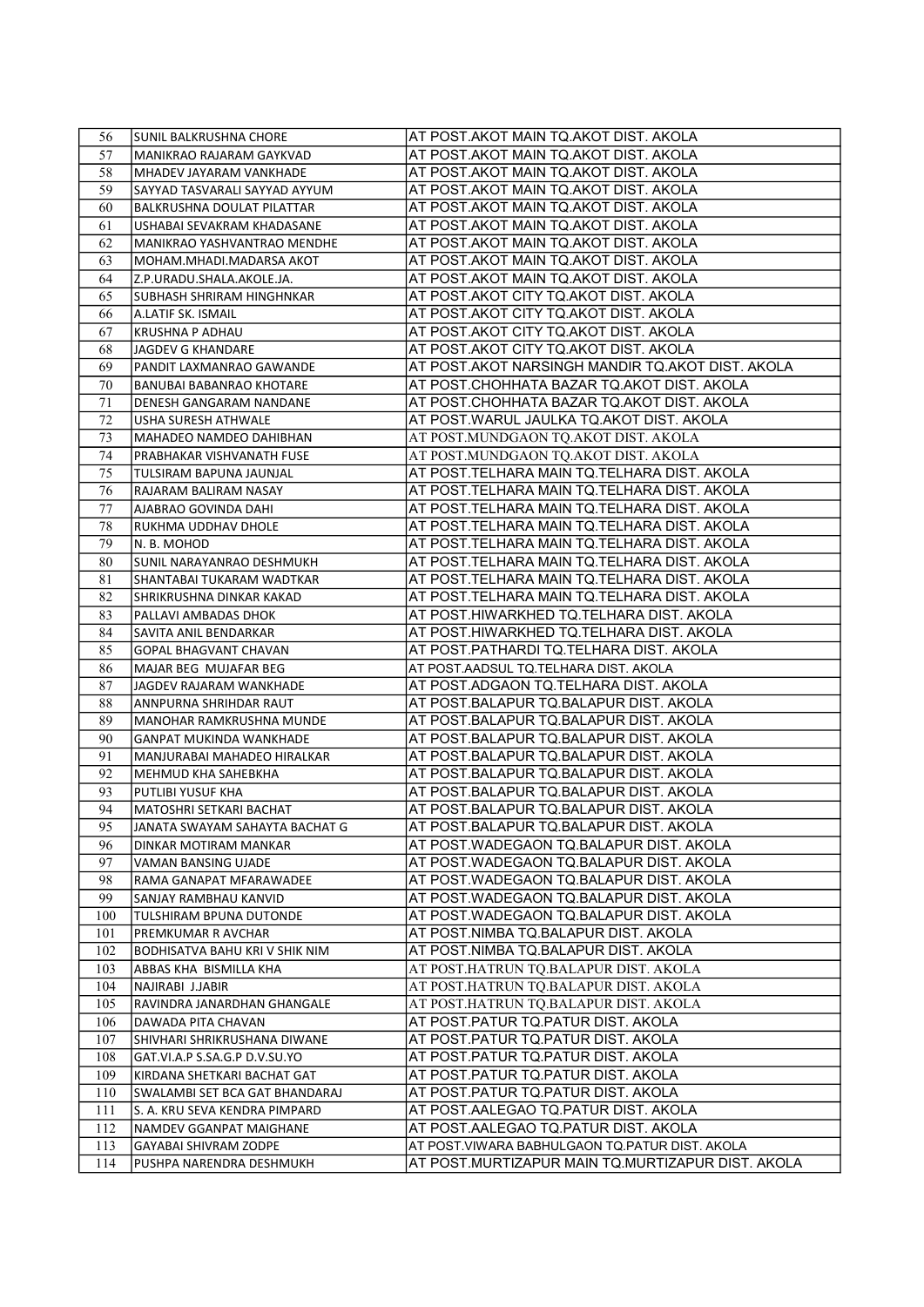| 115        | RAMESH ANANDRAO GOLAM                               | AT POST.MURTIZAPUR MAIN TQ.MURTIZAPUR DIST. AKOLA                                            |
|------------|-----------------------------------------------------|----------------------------------------------------------------------------------------------|
| 116        | RADHABAI RAMKRUSHNA UTALE                           | AT POST.MURTIZAPUR MAIN TQ.MURTIZAPUR DIST. AKOLA                                            |
| 117        | SUNANDA GANESH KHANDEKAR                            | AT POST.MURTIZAPUR MAIN TO.MURTIZAPUR DIST. AKOLA                                            |
| 118        | VASUDEV NAKULCHANDR MANDAL                          | AT POST.MURTIZAPUR MAIN TQ.MURTIZAPUR DIST. AKOLA                                            |
| 119        | GRAMIN PANI PURA.SAMITI V.N.                        | AT POST.MURTIZAPUR MAIN TQ.MURTIZAPUR DIST. AKOLA                                            |
| 120        | LIQUIDATION LAGHU PATBANDHARE                       | AT POST.MURTIZAPUR MAIN TQ.MURTIZAPUR DIST. AKOLA                                            |
| 121        | LILAVATI BHANUDASH VYASH                            | AT POST.MURTIZAPUR MARKET YARD TQ.MURTIZAPUR DIST. AKOLA                                     |
| 122        | SUBHADRA EKNATH SABALE                              | AT POST.MURTIZAPUR MARKET YARD TO.MURTIZAPUR DIST. AKOLA                                     |
| 123        | <b>FULABAI C BANGAL</b>                             | AT POST.MURTIZAPUR MARKET YARD TO.MURTIZAPUR DIST. AKOLA                                     |
| 124        | VINAKRAO KRUSHNAJI TIDAKE                           | AT POST.MURTIZAPUR MARKET YARD TO.MURTIZAPUR DIST. AKOLA                                     |
| 125        | SHALIGRAM AMRUT THOKAL                              | AT POST.MURTIZAPUR MARKET YARD TO.MURTIZAPUR DIST. AKOLA                                     |
| 126        | MANORAMA SHIVPRAKASH PANDE                          | AT POST MURTIZAPUR MARKET YARD TO MURTIZAPUR DIST. AKOLA                                     |
| 127        | GULABRAO CHINDHAJI DEVGADE                          | AT POST MURTIZAPUR MARKET YARD TO MURTIZAPUR DIST. AKOLA                                     |
| 128        | SHIVGIR BABA BACHAT GAT                             | AT POST.MURTIZAPUR MARKET YARD TO.MURTIZAPUR DIST. AKOLA                                     |
| 129        | PARVATA P DHAKARE                                   | AT POST.MANA TQ.MURTIZAPUR DIST. AKOLA                                                       |
| 130        | ALPANA VILAS DARYAPURKAR                            | AT POST.KARANJA MAIN.TQ.KARANJA DIST. WASHIM                                                 |
| 131        | MO. SHAKIB UR RAHMAN                                | AT POST.KARANJA MAIN.TQ.KARANJA DIST. WASHIM                                                 |
|            | SHAWATABAI DAVRAO THAKARAE                          | AT POST.KARANJA MAIN.TQ.KARANJA DIST. WASHIM                                                 |
| 132        |                                                     |                                                                                              |
| 133<br>134 | SONABAI NAMDEV KOHAR<br>INDRARAO VANKATRAO DESHMUKH | AT POST.KARANJA MAIN.TQ.KARANJA DIST. WASHIM<br>AT POST.KARANJA MAIN.TQ.KARANJA DIST. WASHIM |
| 135        |                                                     | AT POST.KARANJA MAIN.TQ.KARANJA DIST. WASHIM                                                 |
| 136        | GOPALRAO BHIMRAO JADHAO<br>SUMITRA MOTIRAM TANDALE  | AT POST.KARANJA MAIN.TQ.KARANJA DIST. WASHIM                                                 |
| 137        | N P CHAVHAN                                         | AT POST.KARANJA MAIN.TQ.KARANJA DIST. WASHIM                                                 |
| 138        | MO.ASIF ABDUL MAJID                                 | AT POST.KARANJA MAIN.TQ.KARANJA DIST. WASHIM                                                 |
| 139        | YASHWANT GRAM SAMRUDDHI YOJ                         | AT POST.KAMARGAON.TQ.KARANJA DIST. WASHIM                                                    |
| 140        | <b>GRAMPANCHAYAT BHIVRA</b>                         | AT POST.KAMARGAON.TQ.KARANJA DIST. WASHIM                                                    |
| 141        | V M CHAVAN                                          | AT POST.KAMARGAON.TQ.KARANJA DIST. WASHIM                                                    |
| 142        | MADHUKAR MOTIRAM CHAVAN                             | AT POST.POHA .TQ.KARANJA DIST. WASHIM                                                        |
| 143        | VISHNU GULAB KALAPAD                                | AT POST.MANGULPIR MAIN .TQ MANGRULPIR DIST. WASHIM                                           |
| 144        | ARCHANA BHASKAR ZANZAD                              | AT POST MANGULPIR CITY .TQ MANGRULPIR DIST. WASHIM                                           |
| 145        | SOC & HUM ASO PATUR                                 | AT POST.MANGULPIR CITY .TQ MANGRULPIR DIST. WASHIM                                           |
| 146        | JALSWARAJYA PRAL G P MOHARI                         | AT POST.MOHARI .TQ MANGRULPIR DIST. WASHIM                                                   |
| 147        | UDE.BHO.SHI.PR.SAN.AASOLA KU.                       | AT POST.MANORA .TQ MANORA DIST. WASHIM                                                       |
| 148        | ARCHANA MADHUKAR BHAGAT                             | AT POST.MANORA .TQ MANORA DIST. WASHIM                                                       |
| 149        | REKHA PRALHAD RATHOD                                | AT POST MANORA .TO MANORA DIST. WASHIM                                                       |
| 150        | <b>VINAYAK RAMDHAN RATHOD</b>                       | AT POST.MANORA .TQ MANORA DIST. WASHIM                                                       |
| 151        | ULHAS LASHKAR JADHAV                                | AT POST.SHENDURJANA .TQ MANORA DIST. WASHIM                                                  |
| 152        | SAJANLAL MAHALSING BRAMHAN                          | AT POST.SHENDURJANA .TQ MANORA DIST. WASHIM                                                  |
| 153        | APPASWAMI GRA BIGAR SHETI SOC                       | AT POST.SHENDURJANA .TQ MANORA DIST. WASHIM                                                  |
| 154        | INDIRABAI CHINTAMAN SANAP                           | AT POST.POHARADEVI .TQ MANORA DIST. WASHIM                                                   |
| 155        | DATTATRYA KRUSHANAJI THAKARE                        | AT POST.WASHIM MAIN TQ.WASHIM DIST. WASHIM                                                   |
| 156        | RUKAHMINABAI PRAKASH GANGAVANE                      | AT POST.WASHIM MAIN  TQ.WASHIM DIST. WASHIM                                                  |
| 157        | SOPAN ISHNAJI SAWALE                                | AT POST.WASHIM MAIN TQ.WASHIM DIST. WASHIM                                                   |
| 158        | HARIBHU SURYAJI BOYAR                               | AT POST.WASHIM MAIN TQ.WASHIM DIST. WASHIM                                                   |
| 159        | SAMBHAJI KACHRUJI GAYAKWAD                          | AT POST.WASHIM MAIN TQ.WASHIM DIST. WASHIM                                                   |
| 160        | UTTAM RAGHOJI GAYAKAWAD                             | AT POST.WASHIM MAIN TQ.WASHIM DIST. WASHIM                                                   |
| 161        | LALASHING HARSHING JADHAO                           | AT POST.WASHIM MAIN TQ.WASHIM DIST. WASHIM                                                   |
| 162        | LATA MANOHAR GAWANDE                                | AT POST.WASHIM MAIN TO.WASHIM DIST. WASHIM                                                   |
| 163        | BHAGERATI SANTOSH PATHE                             | AT POST.WASHIM MAIN TQ.WASHIM DIST. WASHIM                                                   |
| 164        | VIJAY KANIRAM RATHOD                                | AT POST.WASHIM MAIN TQ.WASHIM DIST. WASHIM                                                   |
| 165        | UJAVAL AMBADAS TIKAIT                               | AT POST.WASHIM MAIN TQ.WASHIM DIST. WASHIM                                                   |
| 166        | SUJATA NAMADEO CHOUDHARI                            | AT POST.WASHIM MAIN TQ.WASHIM DIST. WASHIM                                                   |
| 167        | PRAVIN AJABRAO GAVANDE                              | AT POST.WASHIM MAIN TQ.WASHIM DIST. WASHIM                                                   |
| 168        | H.M.Z.P.HIGHIER SEC.SHALA WASH                      | AT POST.WASHIM MAIN TQ.WASHIM DIST. WASHIM                                                   |
| 169        | YASHWANTRAO CHAVHAN SAINIK SCH                      | AT POST.WASHIM MAIN TQ.WASHIM DIST. WASHIM                                                   |
| 170        | VANDEMATRAM SHIKSHAN KRIDA VYA                      | AT POST.WASHIM MAIN TQ.WASHIM DIST. WASHIM                                                   |
| 171        | RADHABAI KISHOR KOKANKAR                            | AT POST.WASHIM CITY TQ.WASHIM DIST. WASHIM                                                   |
| 172        | SHANTABAI NARAYAN GAIKWAD                           | AT POST.WASHIM CITY TQ.WASHIM DIST. WASHIM                                                   |
| 173        | YOGAYOG SHETKARI B GAT                              | AT POST.WASHIM CITY TQ.WASHIM DIST. WASHIM                                                   |